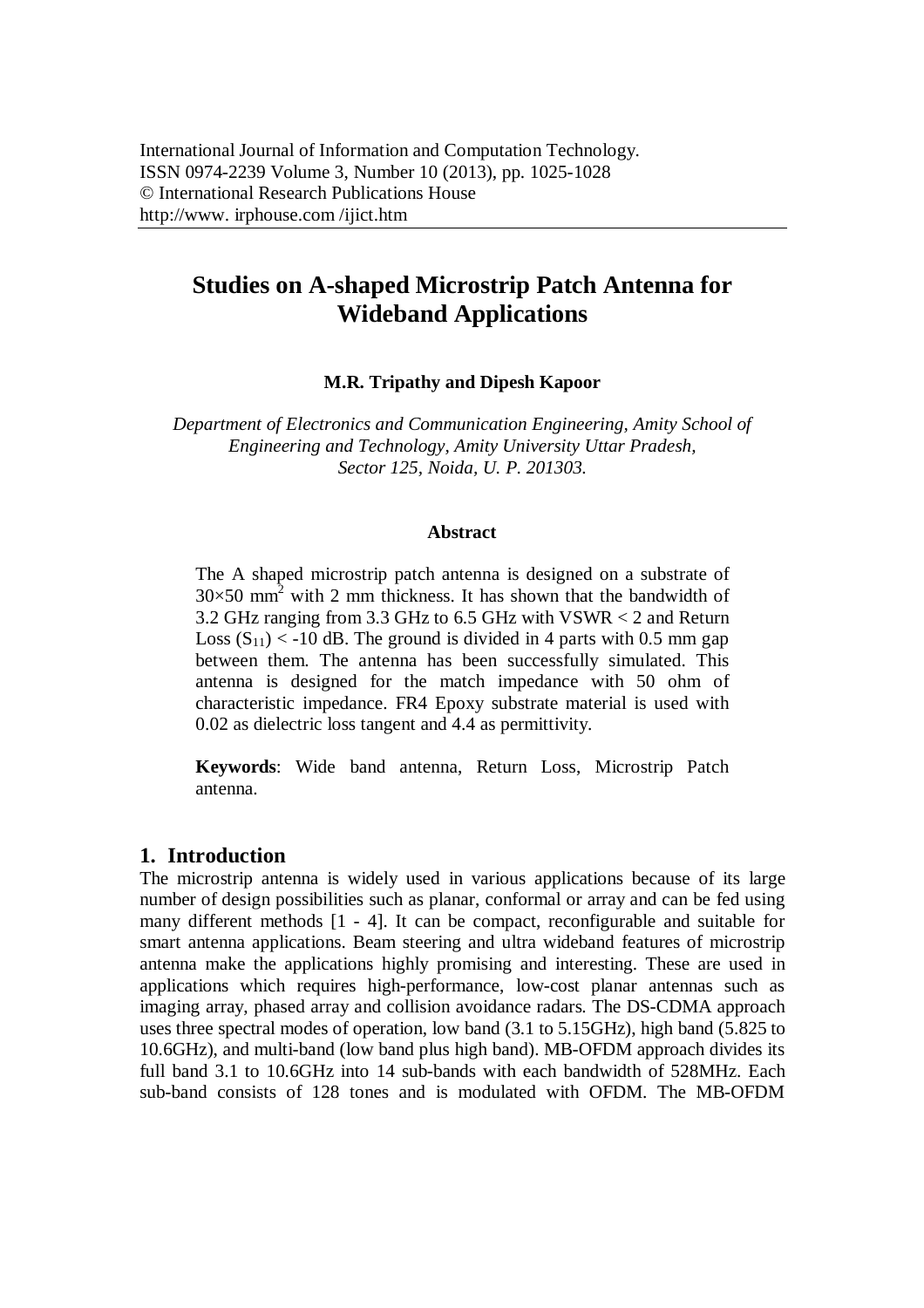approach uses lower three bands (3.1 to 4.8GHz) as a mandatory mode [5-6]. The proposed antenna is designed and suitable for MB-OFDM and DS-CDMA low band.

The design procedure followed is similar to the wideband microstrip transition reported [1] previously, in which energy is coupled electromagnetically from CPW into a microstrip line. The design of this antenna was done by using the commercial electromagnetic simulators (HFSS 13.0). In this paper, antenna design is explained in the section II. Result and discussion is done in section III. The conclusion is made in the section IV.

#### **2. Antenna Design**

Antenna is simulated on a substrate of material FR4 epoxy with a permittivity of 4.4, loss tangent of 0.002 and thickness of 0.2 mm.



**Fig. 1**: TOP view of proposed structure.

As shown in the Fig. 1, the size of proposed antenna is  $30 \times 50$  mm<sup>2</sup> along with a 50 Ω coplanar feed. It consists of an A-shape patch having 40 mm height and 20 mm width with the boundaries merged with the patch along with the feed. This antenna is designed to match impedance with 50 ohms of characteristic impedance of transmission line. The return loss  $S_{11}$  is less than -10dB and the VSWR is less than 2 for the frequency range of 3.2 GHz as shown in Fig. 2 and Fig. 3. It is to be mention that the dimension wise the size  $30 \times 50$  mm<sup>2</sup> is less as compared to the antennas proposed before and substrate height 2 mm is very less. The ground is divided in 4 parts each with a displacement between them, 0.25 mm placed on the lower side of substrate. Fig. 2 shows the return loss  $(S_{11})$  which states that for frequencies 3.3 GHz to 6.5GHz  $S_{11}$  < -10 dB. Fig.3 shows the VSWR which states that for frequencies 3.3 GHz to 6.5GHz VSWR < 2. Fig. 4 shows the Far Field Radiation Pattern for phi  $(\Phi)$ varies from  $0^{\circ}$  to 90° and theta ( $\theta$ ) varies from -180° to 180°.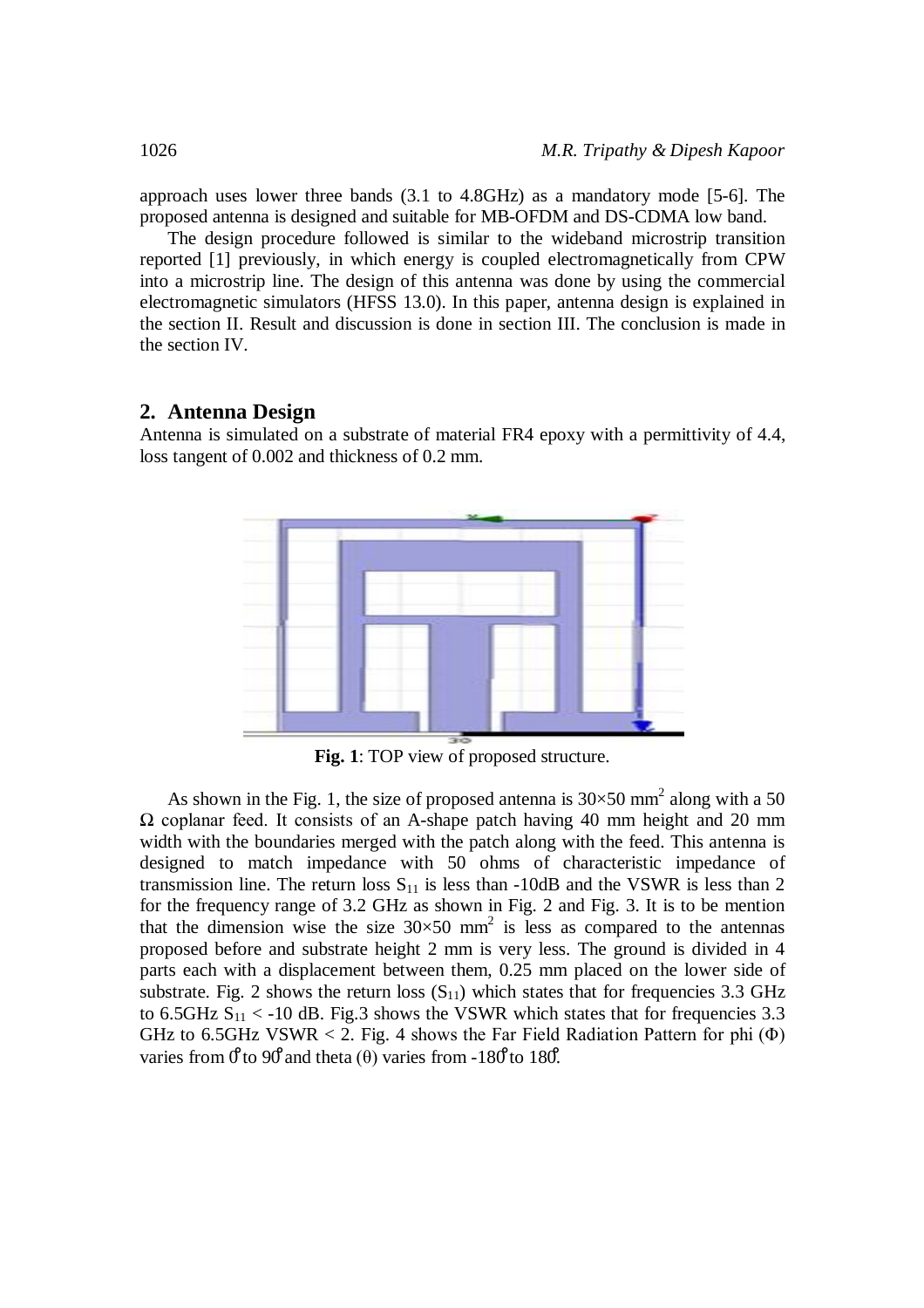#### **3. Result and Discussions**

Fig.2 shows that for frequencies from 3.3 GHz to 6.5 GHz the  $S_{11}$  < -10 dB. Fig.3 shows the VSWR less than 2 for frequency range from 3.3 GHz to 6.5GHz. Fig. 4 shows the Far Field Radiation Pattern for phi ( $\Phi$ ) varies from  $\theta$  and 90° and theta ( $\theta$ ) varies from -180<sup>°</sup> to 180<sup>°</sup>.



**Fig. 2**: Return Loss  $(S_{11})$ 



**Fig. 3**: VSWR.